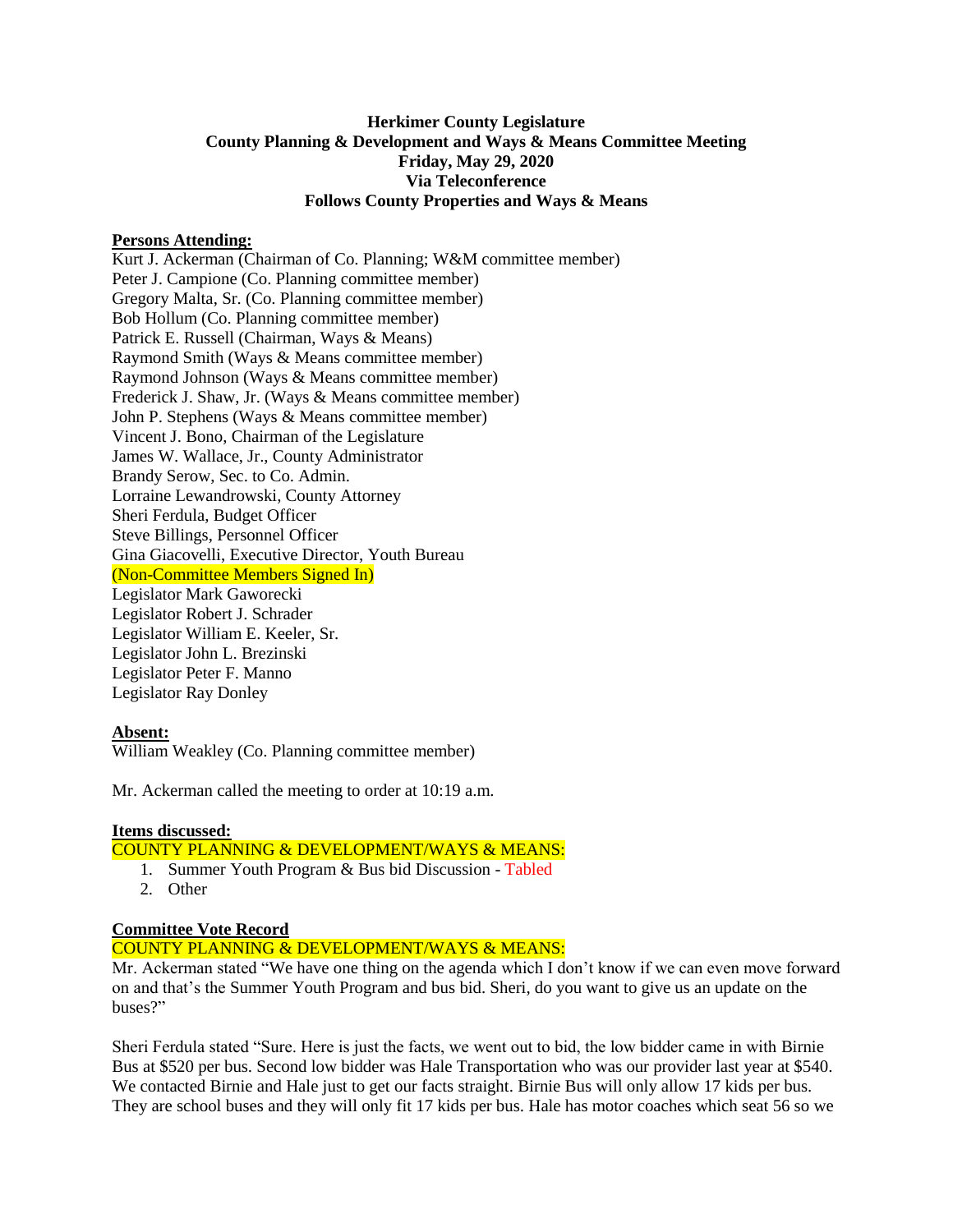can put 28 kids per bus on a Hale bus. We also asked about disinfecting, how we are going to keep these kids safe. Birnie will be wiping their buses down every night and when they get to Old Forge. Hale has a fog horn system like we use here at the County. The buses have central air so the air will be circulating in and out. Just some facts there. So if you look at last year's numbers, Kathy Stalteri gave me attendance numbers for everyday last year. If I just take those numbers and use them to compare to these buses, last year we had 133 bus runs. With Birnie Bus we would need 243 this year for the same amount of kids and with Hale we would need 158 for the same amount of kids."

Jim Wallace stated "But we don't have the money budgeted."

Sheri Ferdula stated "No. We spent \$67,830 last year. If we were to go with Birnie it would be \$126,000 this year and Hale would be \$85,000 this year."

Mr. Wallace stated "We can also stay with the two buses."

Sheri Ferdula stated "I don't know how you want to balance that out but those are just the numbers and the facts."

Mr. Ackerman stated "Well, obviously Hale is cheaper so they would get awarded the bid because it's based on the number of kids, right?"

Sheri Ferdula stated "Because of the circumstances and the number their buses hold it would go to Hale because they would be more economical for the County."

Mr. Ackerman stated "Plus there is a big difference riding up and back on a coach versus a school bus."

Sheri Ferdula said yes.

Mr. Ackerman stated "I would go with Hale but can we get out of that contract if Water Safari is not allowed to open?"

Sheri Ferdula stated "If we were to award the bid we would put that stipulation in and I would speak to Hale first that if for some reason the program were not to run that it would be null and void."

Mr. Schrader stated "My question to you Kurt is you're not thinking of going with the full \$87,000? You're just thinking of going with the two bus runs, correct? Going with what we have budgeted and not with the third bus. I can't justify \$87,000."

Mr. Ackerman asked "It is \$14,000 more than what we had budgeted Sheri?"

Sheri Ferdula responded "Yes. Just about. It is \$18,000 more than what we had last year."

Mr. Ackerman stated "I think we should have a conversation if we go forward with Water Safari about helping out with the additional money. Pat, what do you think?"

Mr. Russell stated "I think go with two buses and see how it works out. You might not even have enough for one bus. You don't even know how many will even go up."

Mr. Ackerman stated "That's the other part we were going to get into. We may not need half of the buses is right. You're going to have less kids I would assume. If we did get enough kids would they entertain helping out a little bit?"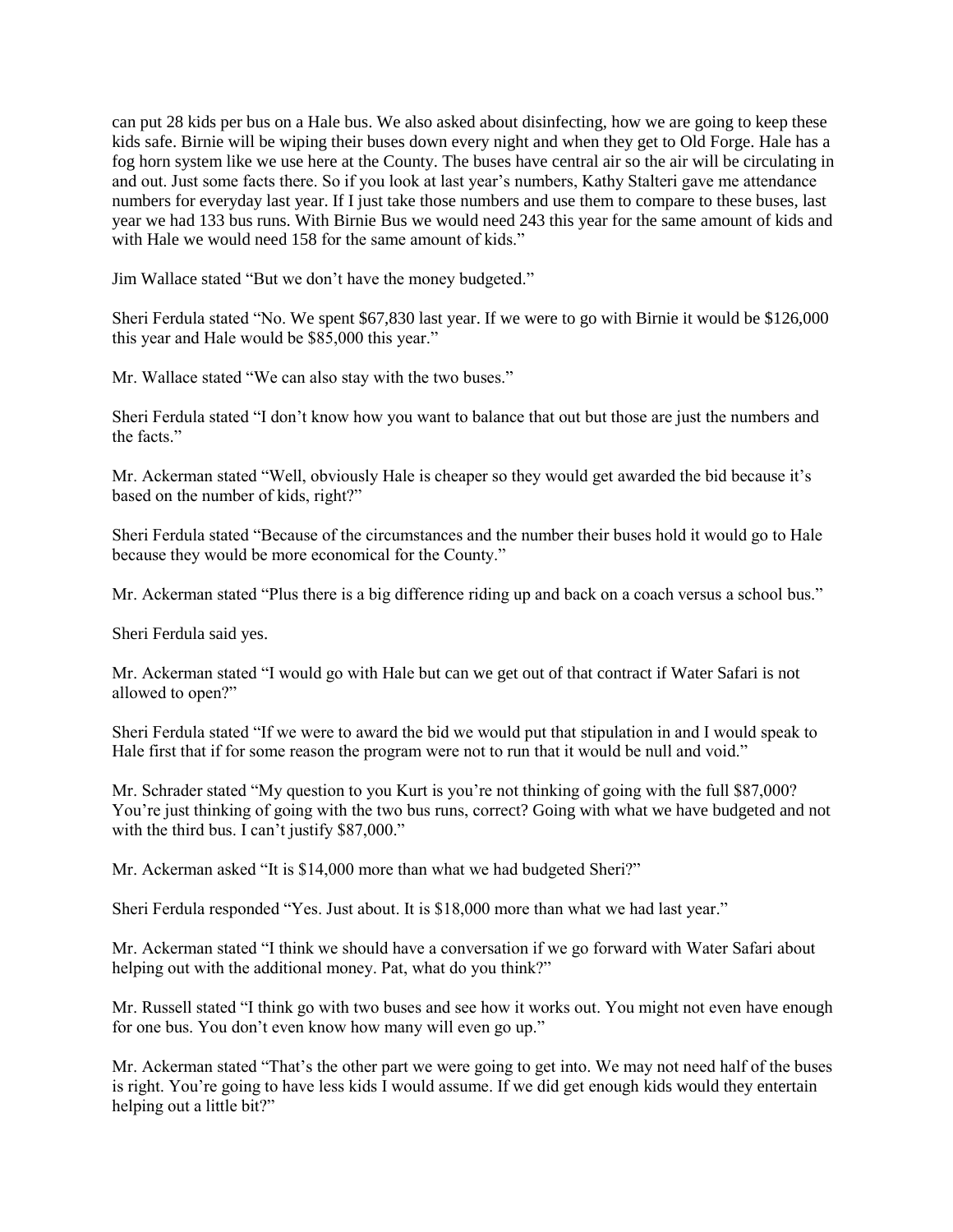Mr. Russell stated "I don't know. The last time that came up they just said they would try to get more out of Lewis County I think."

Mr. Schrader stated "If we are only going to be at 50% Pat, they wouldn't need as many people to work there correct?"

Mr. Russell stated "I don't know that answer but I am making an assumption that they probably won't. They still have specific job duties, job areas that they work, you know each employee so I guess we would have to have a call to find out. If you can only do two buses then it is what it is. We have to talk to them about it."

Mr. Ackerman stated "And one more thing, I don't know who was talking with the college but if we don't get enough of our kids to go up there are we still looking at utilizing some of the college students that are back here for the summer? About going up there and possibly getting a job and ride that bus? We had that conversation last month."

Mr. Bono stated "I don't know if the college kids will be back, Kurt. A lot of them are gone."

Mr. Ackerman stated "I thought there was a group that was staying all summer."

Mr. Bono stated "Those are all international students."

Mr. Russell stated "I was the one that brought that up but it turns out that their Visas are not the type of Visas that will allow them to work."

Mr. Ackerman stated "Alright? What's everybody's thought? Do we sign a contract pending this for the two buses and then we will have to talk about a third and getting support from Water Safari to help pay it?"

Sheri Ferdula stated "Kurt, there is just something that we have to be careful with this. Bernie was our low bidder so if we are going to award this bid strictly on bus runs, then I have to go with Birnie because they are the low bidder. Lorraine, jump in if I am not explaining this correctly."

Mr. Ackerman stated "They are not the low bidder."

Sheri Ferdula stated "It depends on how many kids we have. If we have a low number of kids and I can run the Birnie buses and take care of everybody then I have to go with them but if we have the 107 that we had last year and we are still running the program at the same volume then I can justify the Hale."

Mr. Ackerman stated "Sheri, you might be able to go with one bus with Hale which now puts them at the lowest bidder again."

Sheri Ferdula stated "Yes. Absolutely"

Mr. Ackerman stated "Sheri. They are not bidding apples to apples. That's like going out and purchasing a truck and one is 2-wheel drive and one is 4-wheel drive. You're bidding a school bus against a motor coach. Not even close to the same thing."

Sheri Ferdula stated "But in a normal situation we would take the school bus and we wouldn't question it. We wouldn't even consider it."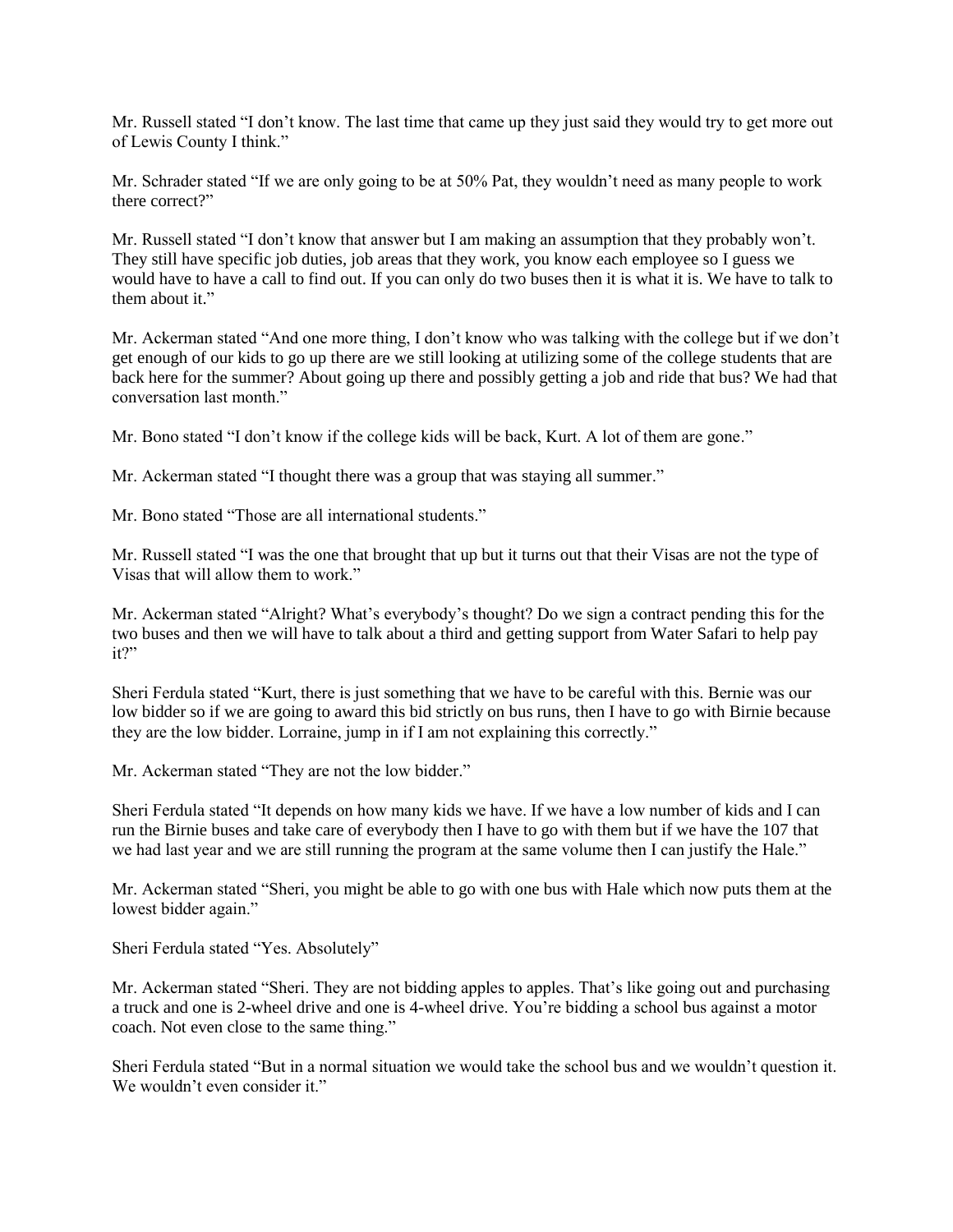Mr. Ackerman stated "We shouldn't then because it's not the same vehicle. We should not put them at equal bid because they are totally not the same vehicle."

Mr. Bono stated "Kurt we are specifying a ride. It doesn't matter. In my opinion it doesn't matter. A ride is a ride. That's just a bonus they are giving us."

Mr. Ackerman stated "That's your opinion Jim. Maybe it's not everybodys. My opinion is, for a dollar more a day I'm getting a motor coach that holds more kids I'm going with the motor coach. They have a bathroom in it."

Mr. Bono stated "I understand the numbers but as far as the luxury of it, I really don't care about that."

Mr. Ackerman stated "You don't care that an hour and a half of stopping four times for bathroom stops, I think you would end up saving. It's ridiculous to have this conversation when you have a company that provided a much better cost vehicle and housed more kids on it and had a bathroom on it. Not even a question in my book. I wouldn't put my kid on a school bus every day to ride up and back there. I 'm sorry."

Mr. Bono stated "The kids go every year on a school bus out there."

Mr. Ackerman stated "Last year they didn't. So what are we doing? Are we going to hold this? I mean to look into to see which one we go with? What are our options here?"

Lorraine Lewandrowski asked "Is there any time frame by which maybe Mr. Russell would know when Water Safari would know? Like what percentage they are opening or how many kids will be needed?"

Mr. Russell stated "That I don't know. Jim and Jim know better when they would be opening. They were looking to open around July  $1<sup>st</sup>$  but who knows now with what transpired with the second phase."

Mr. Bono stated "The assumption is with all of our calls is that even at July  $1<sup>st</sup>$  it would be a 50% opening. Now that could change in ten minutes. That's the number we have been given multiple times when we hit phase four. Restaurants, recreation, any church, mass gatherings of that sort. That's the assumption and that's all we have to go by. The amount of workers would be at 50%."

Mr. Malta stated "I make a motion to table it until more information comes out of Albany."

Mr. Ackerman stated "Sheri how long can we go before we need to sign this?"

Sheri Ferdula stated "I've spoken to both companies and let them know this has been an issue that we are waiting to hear and they are both ok with holding but I would say by the latest mid-June they have to prepare and get their buses ready and staffing. Probably mid-June."

Mr. Russell stated "I have a question. The question is do we always have to take the lowest bid?"

Sheri Ferdula stated "Lorraine and I looked into it before the meeting this morning and generally you do always have to take the lowest bid unless you can prove you have a financial reason to go with the second lowest bid or you can justify why. We feel in this case because of the COVID circumstance and the number of people that it holds we can justify not taking the lowest bid."

Mr. Russell stated "So we could use Hale."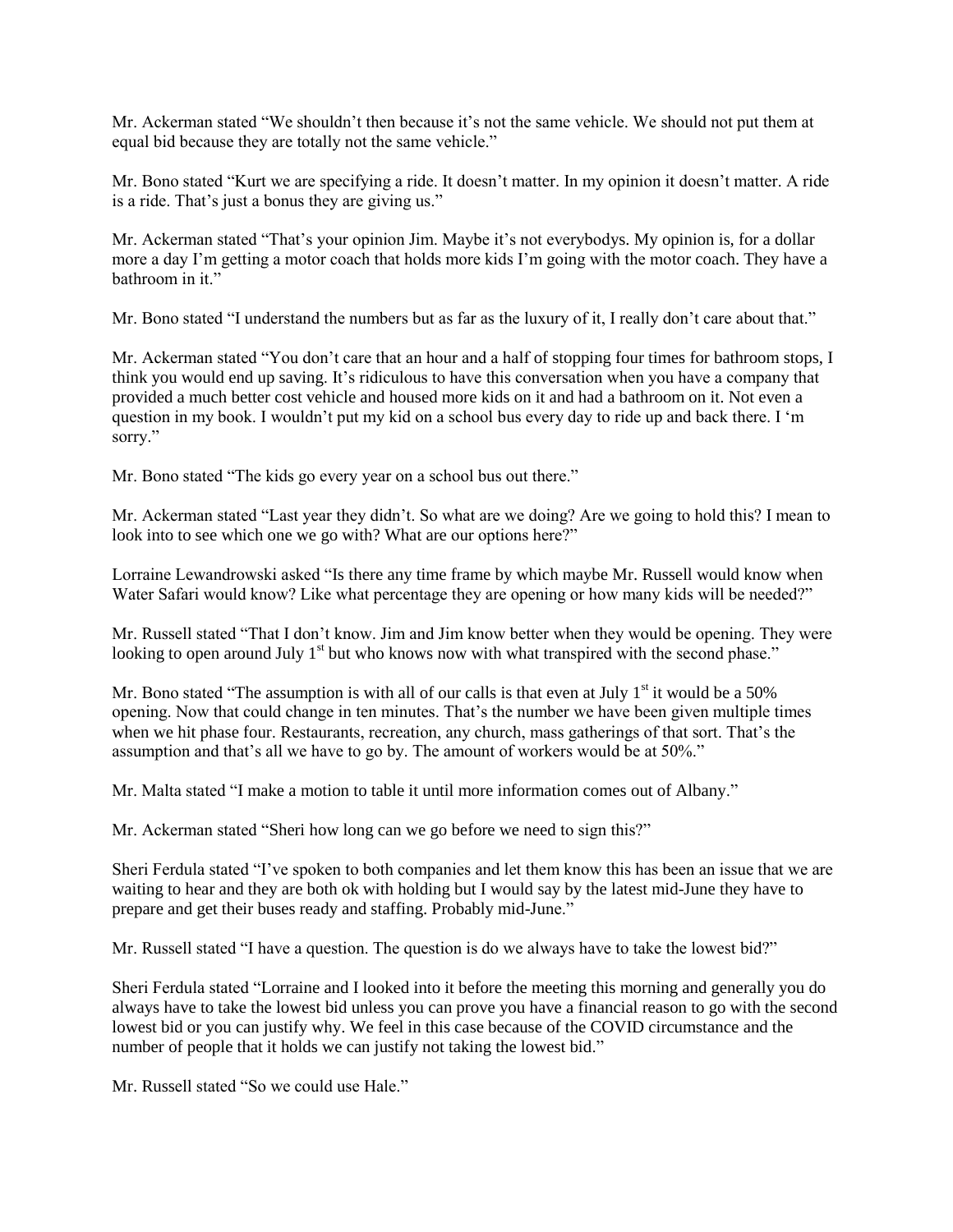Mr. Ackerman confirmed.

Mr. Ackerman asked "How many seats does the school bus have total, not counting COVID, and how many does the Hale bus have?"

Sheri Ferdula responded "The Hale bus holds 56, 51 on the school bus."

Mr. Ackerman stated "51 on the school bus?"

Sheri Ferdula stated "They said every third seat."

Mr. Ackerman stated "How many kids on a regular day, not counting COVID, does each one of the buses hold?"

Sheri Ferdula stated "They told us that they can put 1/3 of the students so 1/3 of the students is 17 so we are assuming 51."

Mr. Ackerman asked "And the other one is how many?"

Sheri Ferdula responded "56."

Mr. Ackerman stated "So you get 5 extra so if you add it by student they come in at a lower bid, not by bus but by the number of people they hold. The number of seats, they technically hold more kids. Are they lower bidder?"

Sheri Ferdula stated "They may be. I would have to work those numbers out. I can put that together and send it to you Kurt."

Mr. Ackerman stated "Ok. Thank you."

A motion was made by Mr. Malta, seconded by Mr. Hollum to table the bus bid.

Mr. Ackerman asked if there was any more discussion. Motion to table the bus bid was voted on and approved.

Gina Giacovelli stated "We are getting a lot of calls for kids to get a bus pass. So we are going to have transportation? I should start running it like we are going to have transportation and start doing bus passes?"

Mr. Ackerman stated "Right now I would just let them know it's on hold and we are looking at still having a bus at this time but anything could change."

Gina Giacovelli stated "Ok."

Mr. Ackerman stated "So they can go forward in getting them but there is no guarantee. If the State shuts down Water Safari then obviously there won't be a bus."

Gina thanked Mr. Ackerman.

Mr. Russell asked "How many kids have inquired to take the bus?"